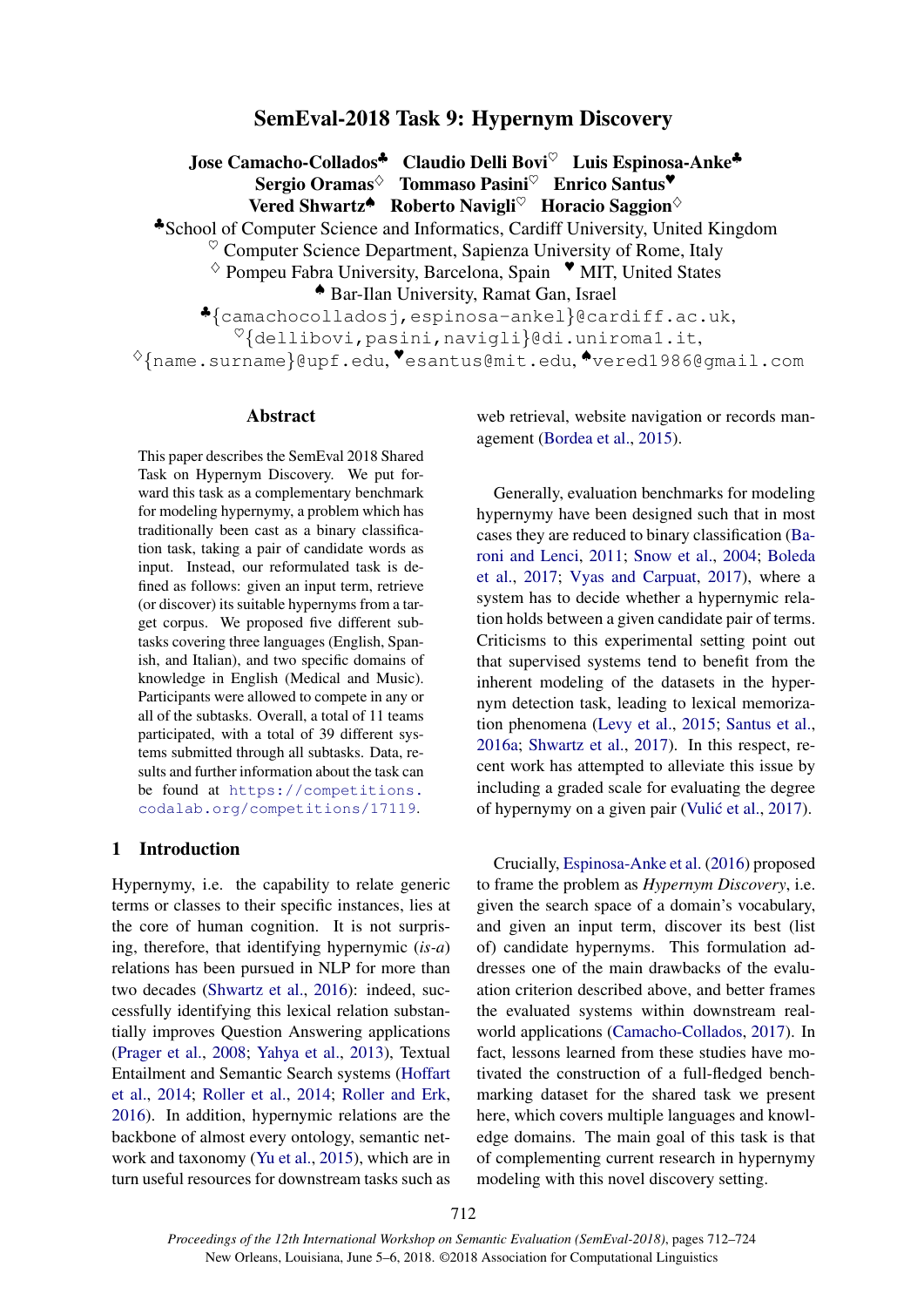|             | Term               | Hypernym(s)                         | <b>Source</b>           |
|-------------|--------------------|-------------------------------------|-------------------------|
| 1A: English | sorrow             | sadness, unhappiness                | WordNet                 |
| 1B: Italian | Nina Simone        | musicista, pianista, persona        | MultiWibi               |
| 1C: Spanish | quacamole          | salsa para mojar, salsa, alimento   | Wikidata (via BabelNet) |
|             |                    | pulmonary artery finding,           |                         |
| 2A: Medical | pulmonary embolism | trunk arterial embolus.<br>embolism | SnomedCT                |
|             |                    |                                     |                         |
| 2B: Music   | Green Day          | artist, rock band, band             | <b>MusicBrainz</b>      |

Table 1: Some example terms and hypernyms extracted from different sources (see Section 4.1.4), for each of the subtasks and languages considered in the task.

## 2 Related Work

Traditionally, identifying hypernymic relations from text corpora has been addressed with two main approaches: pattern-based and distributional (Wang et al., 2017). Pattern-based (path-based) methods, which provide higher precision at the price of lower coverage, exploit the co-occurrence of a hyponym and its hypernym in a textual corpus (Hearst, 1992; Navigli and Velardi, 2010; Boella and Di Caro, 2013; Flati et al., 2016; Gupta et al., 2016; Pavlick and Pasca, 2017). Conversely, distributional models rely on a distributional representation for each observed word, and are capable of identifying hypernymic relations between concepts even when they do not co-occur explicitly in text. Earlier work on hypernym modeling was unsupervised, and leveraged various interpretations of the distributional hypothesis.<sup>1</sup> Most of the recent work on the subject is however supervised, and in the main based on using word embeddings as input for classification or prediction (e.g Baroni et al., 2012; Santus et al., 2014; Fu et al., 2014; Weeds et al., 2014; Espinosa-Anke et al., 2016; Sanchez Carmona and Riedel, 2017; Nguyen et al., 2017). As shown by Shwartz et al. (2016), pattern-based and distributional evidences can be effectively combined within a neural architecture. In this shared task we have actually received systems of both natures, including a combination of pattern-based and distributional cues, similar to the one mentioned above, which also proved to be highly effective (see Section 5).

### 3 Task Description

We define Hypernym Discovery operatively as the task of finding and extracting the appropriate hypernym(s) for a target input term. As input for

the task, together with the target term,<sup>2</sup> a large textual corpus (*source corpus* henceforth) is provided, and participating systems are intended to exploit this large source of textual data to retrieve (i.e. "discover") as many suitable hypernyms as possible for the target term. A different source corpus, as well as the corresponding vocabulary, is specified for each subtask and language (cf. Section 4) in order to set a level playing field for competing systems, and constrain their search space.

For each input term (or *hyponym*) the expected output is a ranked list of *candidate hypernyms* (up to 15) drawn from the provided vocabulary. Some example input-output pairs (i.e. terms and corresponding hypernym lists) are shown in Table 1 for each subtask and language. Table 1 also reports the sources of hypernymy information beside each pair, which vary depending on the subtask and language, as detailed in Section 4.1.4.

The structure of our Hypernym Discovery task consists of five independent but related subtasks, split into two larger groups: *general-purpose* hypernym discovery and *domain-specific* hypernym discovery. Participants were allowed to submit systems for any individual subtask. Along with a specific source corpus and vocabulary, each subtask features its specific training and testing data, consisting of input terms and corresponding gold hypernym lists, obtained as described throughout Section 4.

General-Purpose Hypernym Discovery consists in discovering hypernyms in a large corpus of general-purpose textual data, gathered from different and heterogeneous sources. A system operating in this setting requires the flexibility to provide hypernyms for terms in a wide range of domains. In this shared task we consider three different lan-

<sup>&</sup>lt;sup>1</sup>See Shwartz et al. (2017) for a detailed review on unsupervised distributional hypernymy detection.

 ${}^{2}$ A valid input term is any word or multi-word expression drawn from the predefined vocabulary (cf. Section 4.1.2) up to trigrams.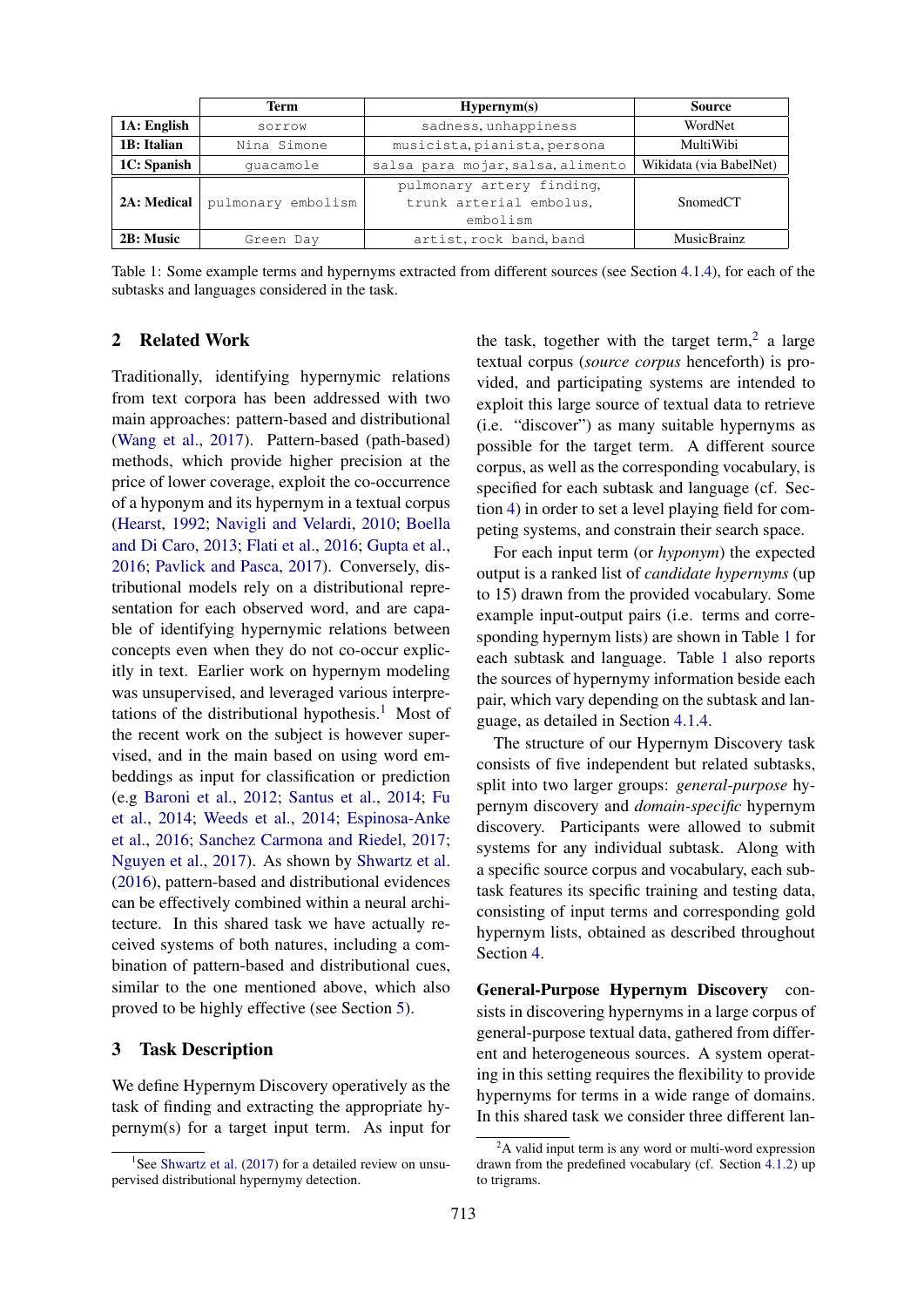guages for general-purpose hypernym discovery:

- English (subtask 1A), with a gold standard of 3,000 labeled terms;
- Italian (subtask 1B) and Spanish (subtask 1C), each with a gold standard of 2,000 labeled terms;

All the gold standards provide a balanced set of input terms, with different degrees of frequency and for different domains. The corresponding gold hypernyms have been extracted from multiple resources and manually validated (cf. Sections 4.1.4-4.1.5). Training and testing data are split evenly (50% training - 50% testing).

Domain-Specific Hypernym Discovery deals with the same problem, but constrains it to a specific domain of knowledge. As a consequence, in this case participants test their systems (which might be general or specifically tailored to the target domain) in a much more focused and reduced environment. In this shared task we focus on English and consider two different domains of knowledge:

- Medical (subtask 2A), with a gold standard of 1,000 labeled terms;
- Music (subtask 2B), also with a gold standard of 1,000 labeled terms;

As in the previous subtask, we provide a balanced set of terms and gold hypernyms, with different degrees of frequency and for different subdomains. Again, training and testing data are split evenly (50% training - 50% testing).

Subclass vs. Instance. Although many hypernym detection approaches tend to overlook this distinction, it is customary to consider two different varieties of the "is-a" relation: a subclass-of variety (e.g. a dog *is a* mammal), and an instance-of variety (e.g. Rome *is a* city).<sup>3</sup> From a practical standpoint, the former occurs between two concepts, while the latter connects a named entity with a concept. We make this distinction explicit in our shared task by handlabeling each input term as either a concept or a

named entity. This strategy serves a double purpose: on one hand, it helps reducing lexical ambiguity, and narrowing the search space of potential hypernyms even further;<sup>4</sup> on the other hand, it enables participants to study and develop models specifically tailored to one of the two varieties, and possibly submit them separately. In this respect, Boleda et al. (2017) has indeed shown how systems tend to perform differently on these two kinds of hypernymy relation.

# 4 Task Data

In this section we present the data collection process carried out for each source corpus and gold standard featured in the task (Section 4.1). We then summarize and provide some global statistics on all these datasets (Section 4.2).

### 4.1 Data Collection Process

The process of collecting data for each subtask and language comprised five successive steps: compilation of the source corpus (Section 4.1.1), creation of the vocabulary (Section 4.1.2), collection and selection of the input terms (Section 4.1.3), extraction of the gold hypernyms (Section 4.1.4), and final filtering and validation of such hypernyms (Section 4.1.5).

## 4.1.1 Corpus Compilation

First, we selected and compiled a source corpus for each dataset, which was also considered in the vocabulary creation step (Section 4.1.2). Naturally, we considered three corpora as general and as large as possible for the general-purpose track, whereas for the domain-specific datasets we opted for more targeted and specific text collections.

General-purpose corpora. As source corpus for the English subtask (1A) we used the 3-billionword UMBC corpus<sup>5</sup> (Han et al., 2013), which is a resource composed of paragraphs extracted from the web as part of the Stanford WebBase Project<sup>6</sup> (Hirai et al. 2000). The UMBC corpus is considerably large and contains information from many and diverse domains. This corpus presents additional challenges and different

<sup>5</sup>http://ebiquity.umbc. edu/blogger/2013/05/01/

```
umbc-webbase-corpus-of-3b-english-words/
  6http://dbpubs.stanford.edu:8091/
˜testbed/doc2/WebBase/
```
<sup>&</sup>lt;sup>3</sup>In fact, WordNet encodes hypernym and instance as two separate semantic relations. Instances are always leaf (terminal) nodes in their hierarchies.

<sup>4</sup>As an example, the term *apple* could either refer to a fruit (if labeled as concept) or to a company (if labeled as named entity).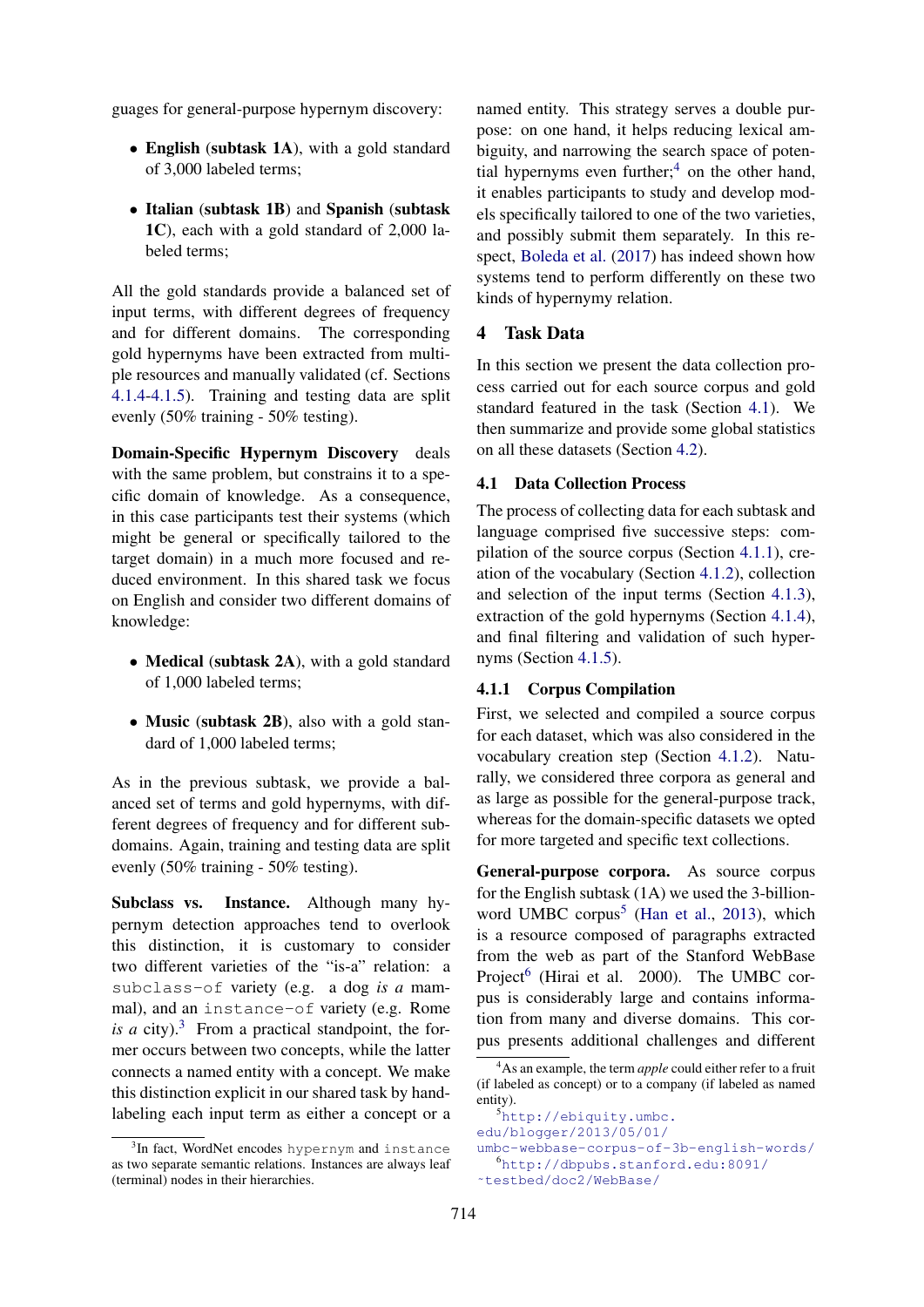sources of information with respect to the corpora used in previous tasks, such as Wikipedia in the SemEval 2016 task on taxonomy extraction (Bordea et al., 2016). In fact, the encyclopedic nature of Wikipedia has been exploited in a wide variety of works (Ponzetto and Strube, 2007; Flati et al., 2016; Gupta et al., 2016), and differs substantially from the web-based corpus we put forward here. As source corpus for the Italian subtask (1B) we instead used the 1.3-billion-word itWac corpus<sup>7</sup> (Baroni et al., 2009), extracted from different sources of the web within the .it domain. Finally, as source corpus for the Spanish subtask (1C) we considered the 1.8-billion-word Spanish corpus<sup>8</sup> (Cardellino, 2016), which also contains heterogeneous documents from different sources.

Domain-specific corpora. As source corpus for the medical domain (subtask 2A) we provided a combination of texts drawn from the MEDLINE<sup>9</sup> (Medical Literature Analysis and Retrieval System) repository, which contains academic documents such as scientific publications and paper abstracts. This corpus contains 130 million words. As regards the music domain (subtask 2B), instead, the source corpus we compiled is a concatenation of several music-specific corpora, i.e. music biographies from Last.fm contained in ELMD 2.0 (Oramas et al., 2016), articles from the music branch of Wikipedia, and a corpus of album customer reviews from Amazon (Oramas et al., 2017). The resulting corpus reaches 100 million words in total.

## 4.1.2 Vocabulary Creation

With the aim of simplifying the task for participants by providing a unified hypernym search space, we built a series of vocabulary files including all the possible hypernyms on each dataset. Each vocabulary was constructed by considering all the words occurring at least  $N$  times across the source corpus of the corresponding subtask. We set N to five and three in the general-purpose and domain-specific subtasks, respectively. We also included bigrams and trigrams, by considering all the instances present in any of the resources that we leveraged as part of the hypernym extraction

<sup>8</sup>http://crscardellino.me/SBWCE/

<sup>9</sup>https://www.nlm.nih.gov/databases/ download/pubmed\_medline.html

process (see Section 4.1.4), provided that they also surpassed the corresponding frequency thresholds.

In order to reduce the high granularity of some hypernymy relations (for example, *dog* is an *entity*) we created an additional blacklist of very general terms not considered in the vocabulary files. This list was obtained semi-automatically. We first extracted the most common hypernyms from the lexical sources we used for creating the datasets. Then, we filtered the resulting blacklist by removing manually a number of suitable hypernyms that, despite being general, provided useful information worthy to be taken into account (e.g. *animal*).

## 4.1.3 Term Collection

After compiling a source corpus and a corresponding vocabulary, we selected a suitable collection of input terms (i.e. hyponyms) to construct the gold standard for each subtask. Term selection was based on three key constraints. First, as in vocabulary creation step (Section 4.1.2), input terms were required to occur five and three times in the general-purpose and domain-specific datasets, respectively. Second, only terms up to trigrams were considered. Finally, we only allowed terms with at least one extracted hypernym (see Section 4.1.4) present in the corresponding vocabulary file.

We carried out the term collection process with a semi-automatic two-pass procedure, which we applied to the source corpus of each subtask. First, candidate terms were extracted automatically from the source corpus, taking into account frequency, type (i.e. concept and entity) and knowledge do- $\text{main}^{10}$  in order to produce a list as balanced and representative as possible. After a preliminary list of input terms was obtained, we carried out an extensive validation and refinement step by manually normalizing each item (e.g. changing plurals to singulars, capitalizing named entities and lowercasing concepts), and by pruning all the terms that appeared too vague or general, as well as terms with mis-attributed domains.

#### 4.1.4 Automatic Hypernym Extraction

Once the terms were collected we proceeded to extract a set of candidate hypernyms from a number of heterogeneous taxonomies. We drew taxonomic information from the following lexical resources: WordNet (Miller, 1995), Wikidata

 $7$ http://wacky.sslmit.unibo.it/doku. php?id=corpora

<sup>&</sup>lt;sup>10</sup>We leveraged the domains from the Wikipedia featured articles pages available in BabelDomains (Camacho-Collados and Navigli, 2017).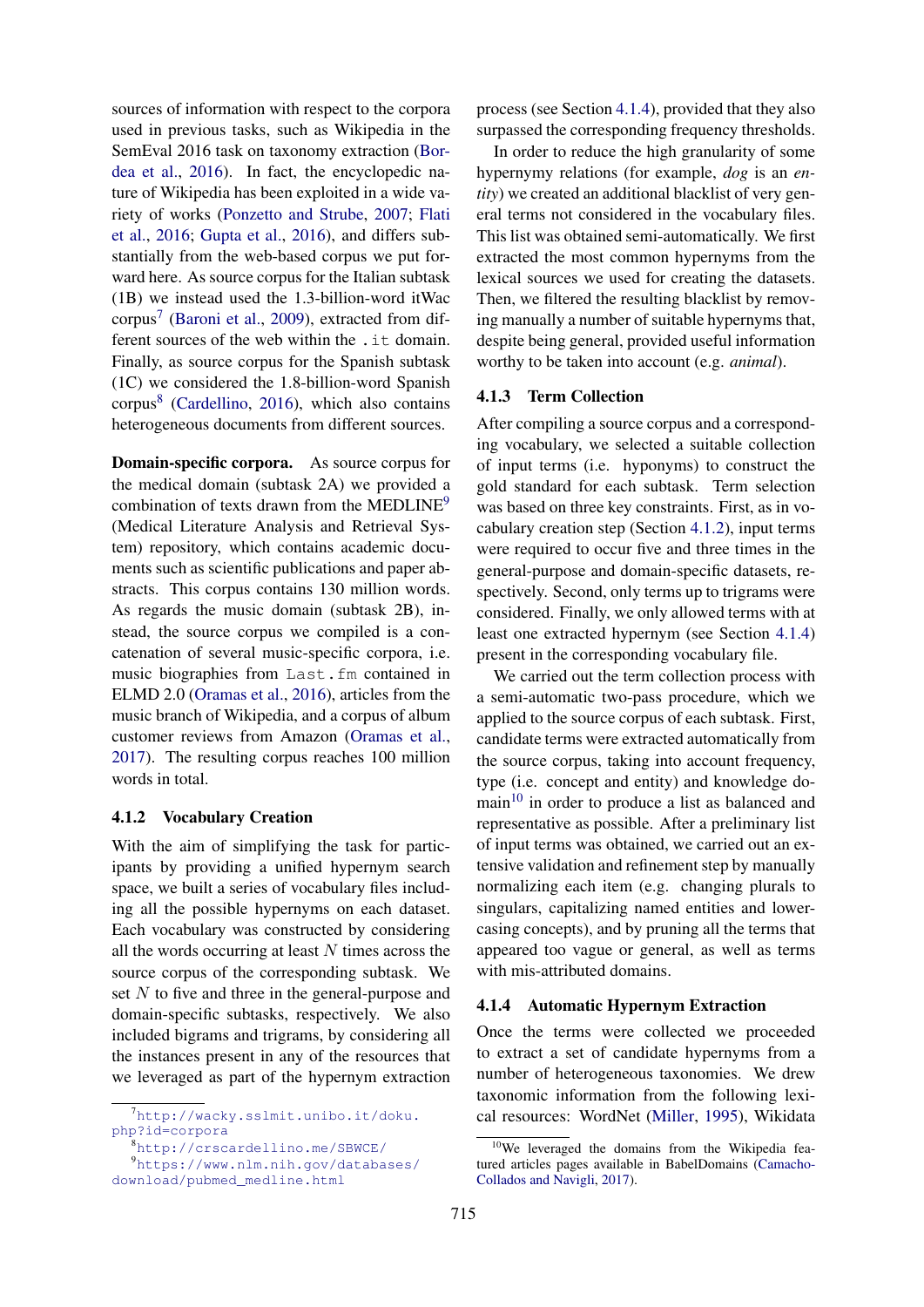(Vrandečić and Krötzsch, 2014), MultiWiBi (Flati et al., 2016), and Yago (Suchanek et al., 2007). In order to be able to use seamlessly all hypernymy information for languages other than English, we exploited the inter-resource mappings provided by BabelNet (Navigli and Ponzetto,  $2012$ ).<sup>11</sup> For the domain-specific datasets we additionally used SnomedCT (Spackman et al., 1997) and MusicBrainz (Swartz, 2002) for the medical and music datasets, respectively.

The hypernym extraction process was carried out as follows: given a term (hyponym), we first retrieved all the BabelNet synsets which included the given term as lexicalization; then, starting from that synset, we iteratively visited the father nodes across all the reference taxonomies up to five lev $els<sup>12</sup>$  and selected all the lexicalizations of the traversed synsets (i.e. concepts) as given by BabelNet, provided that they appeared in the corresponding vocabulary files (see Section 4.1.2).

## 4.1.5 Hypernym Validation

Starting from the candidate gold hypernyms extracted in the previous step, we carried out a validation step using human annotators. We leveraged crowdsourcing for the English data in subtask 1A (which featured the largest dataset), and then expert verification in all subtasks (including English).

Crowdsourcing. We validated the English gold standard (both training and test set) by using crowdsourcing workers from Amazon Mechanical Turk. To ensure the quality of workers, we required workers to have answered at least 500 prior HITs with an approval rate of at least 95%, and applied a qualification test. For each target term, we showed the workers multiple candidate hypernyms, extracted in the previous step (Section 4.1.4), and asked them to select all the correct hypernyms. We also added 20% of random false candidates to prevent bias towards a positive answer. Finally, we assigned each HIT to 3 workers and determined the gold label with majority voting. The resulting annotations yielded an interannotator agreement of 73%.

|                                                | 1А    | 1 B | $1C \parallel$                              | 2A | 2B |
|------------------------------------------------|-------|-----|---------------------------------------------|----|----|
| <b>Trial</b>                                   | 50    | 25  | 25                                          | 15 |    |
| <b>Training</b>   1,500 1,000 1,000    500 500 |       |     |                                             |    |    |
| <b>Test</b>                                    | 1,500 |     | $1,000 \quad 1,000 \parallel 500 \quad 500$ |    |    |

Table 2: Number of terms (hyponyms) for each dataset in trial, training and test sets.

Expert verification. Expert verification comprised two steps. First, all the extracted data was verified by an expert human annotator. In this first step, the annotator was focused on removing the incorrect hypernyms, or normalizing them if required (e.g. plural to singular). This first verification was performed in all dataset except English, which underwent the crowsourcing validation explained earlier. Then, all datasets (including the English one) were again verified by other experts. However, in this case the annotators were given different guidelines: in particular, they were asked to fix clear hypernym errors (which may have been missed in the previous step) and to add obvious hypernyms which they found to be missing.

### 4.2 Statistics

Table 2 shows the number of input terms in each dataset. The dataset was split equally in training and testing, while the trial data provided a fewer examples and could also be used as development set. English (subtask 1A) was the largest dataset with 1,500 terms (hyponyms) and for training and other 1,500 for testing. Then, for the Italian (subtask 1B) and Spanish (subtask 1C) datasets, 2,000 terms were given overall between training and testing. Finally, both domain-specific datasets (i.e. medical, subtask 2A, and music, subtask 2B) contained half of this quantity, with 1,000 terms each.

Note that each term may be associated with one or (in most cases) more than one hypernym. Therefore, counting all the term-hypernym pairs per dataset, as it is done in hypernymy detection datasets, would provide much larger figures. As an example, the number of term-hypernym pairs in the test gold standard is 7,048 for English, 4,770 for Italian, 6,070 for Spanish, 4,116 for the medical dataset, and 5,233 for the music dataset.

#### 5 Evaluation

Parting ways from the classic precision-recall- $F_1$  metrics used so far in hypernym detection/extraction, we decided to evaluate this shared

<sup>&</sup>lt;sup>11</sup>Yago is the only resource which is not mapped to Babel-Net. For the mapping we simply relied on the WordNet and Wikipedia identifiers provided in Yago.

 $12\text{We decided to consider only five levels for two reasons:}$ first, to avoid very general hypernyms; and second, to avoid errors which would propagate to other levels and make the validation task much harder. To this aim, five levels seemed to provide a fine balance between precision and recall.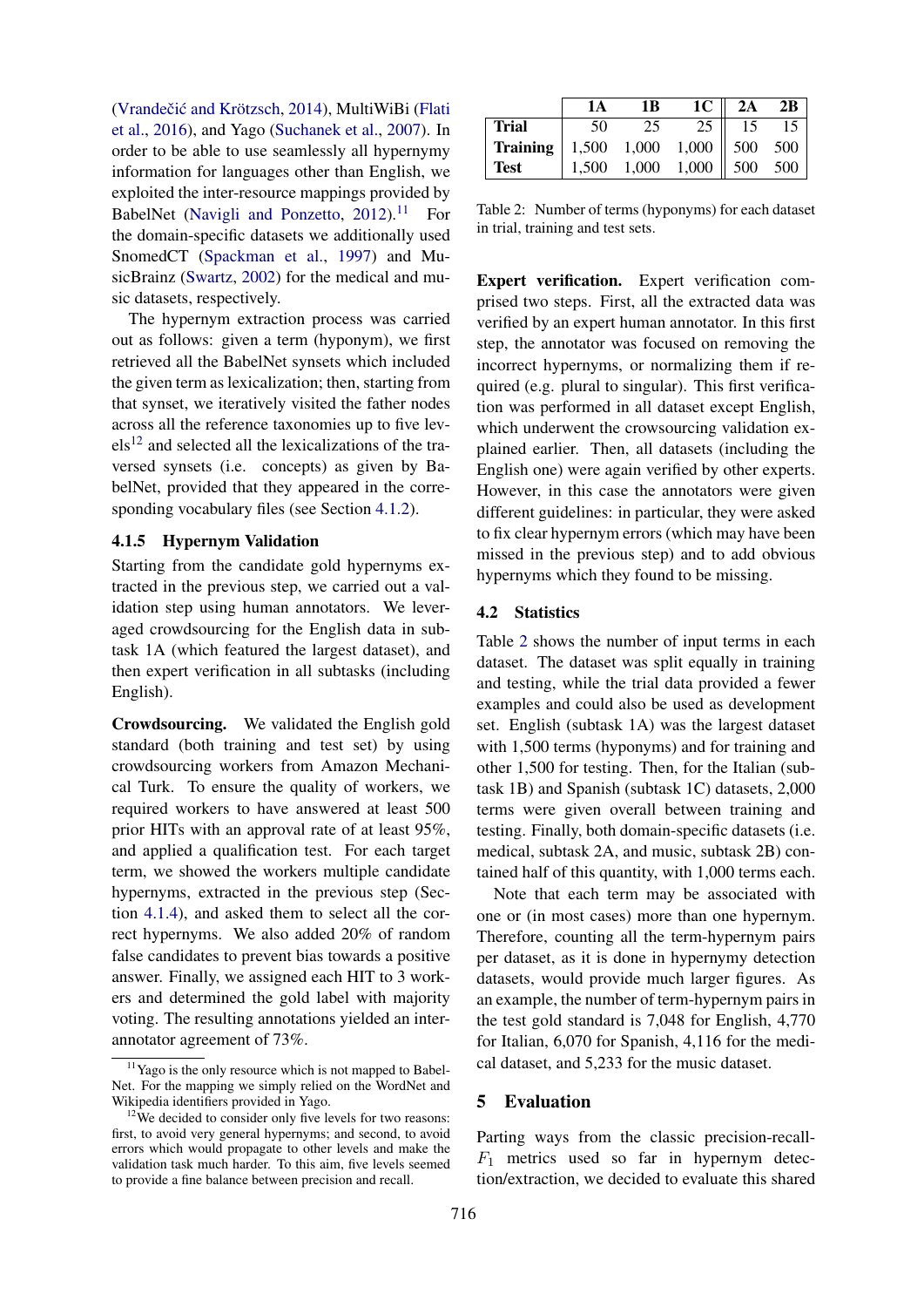task as a soft ranking problem. Systems were evaluated over the top 15 (at most) hypernyms retrieved for each input term, which let us assess their performance through Information Retrieval metrics. Let us briefly introduce each of them.

Mean Average Precision (MAP). We use MAP as the main evaluation metric of this task. Intuitively, this metric should give a fine estimate on the capability of a system to retrieve a sizable number of hypernyms from textual data, as well as considering the precision of each of them. Formally:

$$
\text{MAP} = \frac{1}{|Q|} \sum_{q \in Q} \text{AP}(q)
$$

where  $Q$  is a sample of experiment runs,  $AP(\cdot)$ refers to *average precision*, i.e. an average of the correctness of each individual obtained hypernym from the search space.

Mean Reciprocal Rank (MRR). MRR rewards the position of the first correct result in a ranked list of outcomes, and is defined as:

$$
MRR = \frac{1}{|Q|} \sum_{i=1}^{|Q|} \frac{1}{rank_i}
$$

where  $rank_i$  refers to the rank position of the *first* relevant outcome for the *i*th run. While its main field of application is Information Retrieval, it has also been used in NLP tasks such as collocation recognition (Wu et al., 2010; Rodríguez-Fernández et al., 2016).

In addition to the above, we also provide results according to  $\mathbf{P} \mathbb{Q} \mathbf{k}$ , i.e. the number of correctly retrieved hypernyms at different cut-off thresholds, specifically  $k \in \{1, 3, 5, 15\}$ .<sup>13</sup>

## 5.1 Baselines

We compared the participating systems with both supervised and unsupervised baselines for each subtask, inspired by recent work on hypernym detection and discovery. In this section we briefly describe each of them.

#### 5.1.1 Supervised Baselines

We first used a naïve *most frequent hypernym* (MFH) baseline, which simply returns, for each input term, the 15 most frequent hypernyms found

in the training data. As a less naïve baseline, we also trained a *transformation matrix* (Mikolov et al., 2013; Fu et al., 2014), using the same optimization described by Espinosa-Anke et al. (2016). For this baseline the hypernyms in the vocabulary which are among the fifteen closest vectors by applying the transformation matrix are retrieved. However, unlike in the original implementation, in this case we did not perform any a priori domain clustering of the embeddings space, and thus used the same matrix for all input terms.<sup>14</sup> This second supervised baseline is referred to as vTE (*vanilla Taxoembed*).

#### 5.1.2 Unsupervised Baselines

We developed an unsupervised baseline by reducing hypernymy discovery to hypernymy detection. We generated a list of candidate hypernyms for each target word, and then employed unsupervised hypernymy detection measures to decide whether a hypernymy relation holds. We used the opensource code by Shwartz et al. (2017).<sup>15</sup>

Our baseline starts by creating a distributional semantic model (DSM) for each domain/language (English, Spanish, Italian, Music and Medical). We used a non-directional window of size 5 as context type, and PPMI as feature weighting. Similarly to the hyponym selection step (Section 4.1.3), all the terms with frequency of at least 3 occurrences in the source corpus are considered as valid targets. For the context words, instead, we required a minimum of 100 occurrences, as in Shwartz et al. (2017). To generate candidates, we took the 50 most similar terms for each target word via cosine similarity in the DSM.

We chose the hypernym detection measures as representative algorithms from each "family" of unsupervised measures: APSyn (Santus et al., 2016b) as similarity measure, balAPInc (Kotlerman et al., 2010) as measure based on the distributional inclusion hypothesis, and SLQS (Santus et al., 2014) as measure based on informativeness.<sup>16</sup> Finally, we tuned the thresholds for the above measures by maximizing the average of the performance metrics on the training set, separately for each subtask and measure.

<sup>&</sup>lt;sup>13</sup>Although only P@5 is displayed in the tables due to lack of space, the other thresholds were used in the official evaluation as well.

<sup>&</sup>lt;sup>14</sup>We used the open-source code available at https:// bitbucket.org/luisespinosa/taxoembed

<sup>15</sup>https://github.com/vered1986/ UnsupervisedHypernymy

 $16$ Following the conclusions from Shwartz et al. (2017), we set the hyper-parameters to: SLQS: median, PLMI,  $N = 100$ and APSyn:  $N = 500$ .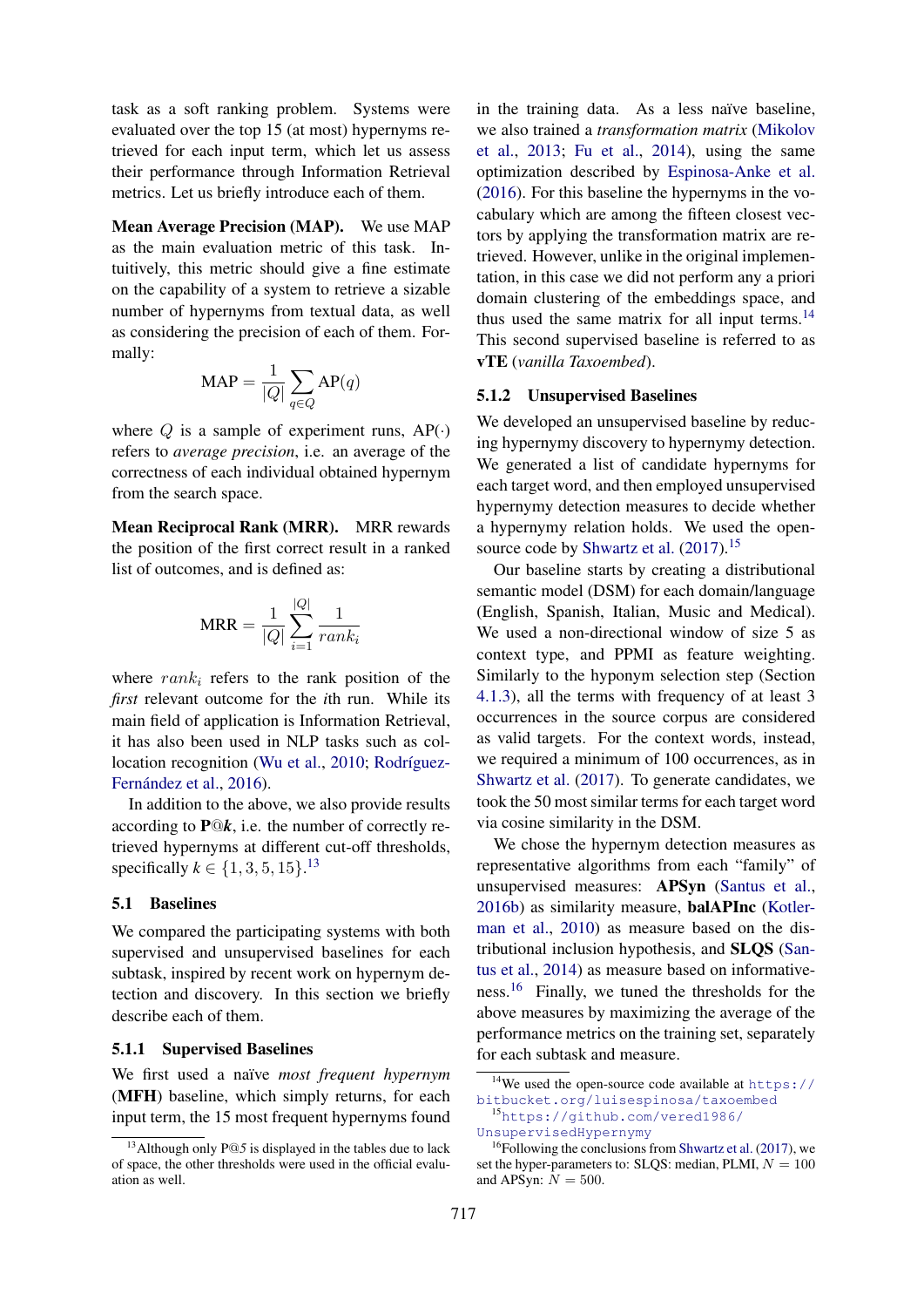## 5.2 Participant Systems

Table 3 shows a summary of all participant systems, displaying their main features with respect to supervison and external resources used, if any.

### 5.3 Results

A summary of the results is provided in tables 3 to 7, respectively describing results for English, Italian, Spanish and Music and Medical domains. Almost all systems performed better than the unsupervised baselines, while the supervised ones showed to be more challenging, with few systems outperforming them. For English, Music and Medical domains, CRIM (Bernier-Colborne and Barriere, 2018) obtained the best results, with a large margin on the other systems and baselines. This system is based on learning a projection between hyponym-hypernym pairs in terms of their corresponding embeddings, and combines this module with an unsupervised system which uses Hearst-style patterns. Moreover, in Italian, the best system was 300-sparsans r1 (Berend et al., 2018), a logistic regression model informed mostly with information coming from word embeddings; whereas for Spanish, the best performing team was NLP HZ (Qiu et al., 2018), who approached the task with a nearest neighbors algorithm trained with the provided training data.

From the summary tables we can also appreciate the difference in performance of the systems on concepts and entities. Such difference is due to several factors, including the quantity and type of hypernyms that needed to be identified for the two subclasses. Except for the Music domain, systems tended to perform better with entities than with concepts. This is probably due to the fact that entities contain many hypernyms which appear often (e.g. *person*, *company*), which in principle favor the inherent lexical memorization (Levy et al., 2015) of supervised systems. Hence, as expected, systems performed better in the specialized domains (i.e. medical and music) than in the generaldomain dataset (34.05% and 40.97% MAP performance by the best systems in the medical and music domains, respectively, compared to the 19.78% result of the best system in the English dataset).

Finally, the results also show the clear superiority of supervised systems over unsupervised approaches in all languages and domains. As far as fully unsupervised systems are concerned, they achieved a diverse degree of success. While

in general they were outperformed by supervised systems, in some cases their performance came close, especially for concepts. For instance, the ADAPT (Maldonado and Klubika, 2018) system, which is based on a simple similarity measure applied to word embeddings, achieved a very decent 8.13 MAP percentage performance on the medical dataset, using neither supervision nor external resources. Supervised systems produced a larger gap for entities, probably due, as mentioned above, to the lower diversity of possible hypernyms.

Cross-evaluation. In addition to the normal setting on which supervised systems trained their system on the same dataset training data, we ask participants to train systems on the English generalpurpose data and trained on the domain-specific datasets. This experiment could enable us to test how a system could perform on a particular dataset when training data is not available. A few teams provided results on this setting and the results showed that even though trained on general data, they are still competitive with respect to other approaches. In fact, they tend to equally outperform unsupervised systems and in the medical dataset, for example, CRIM trained on the general English corpora outperformed all remaining participant systems trained on the medical training data.

## 6 Analysis

Inspired by previous tasks in taxonomy learning (Bordea et al., 2015), we sampled for each system 50 incorrect hypernyms (25 entities, 25 concepts) which were retrieved as first choice, and manually assessed their correctness. This evaluation of false positives is intended to account for the inevitable scenario in which not all possible correct hypernyms according to human judgement were included in the gold standard. The results in false positives were measured by accuracy (i.e. percentage of correct false positives on the given sample) and are displayed in Tables 4-8 under *FPs*.

In general, we observe that the systems' performances in this false positives experiment are correlated with the figures they obtained with the other automatic evaluation measures. Nonetheless, according to this false positives evaluation, most systems (both supervised and unsupervised) were able to retrieve some hypernyms which were not present in the gold standard. This result is encouraging, as not only hypernym discovery sys-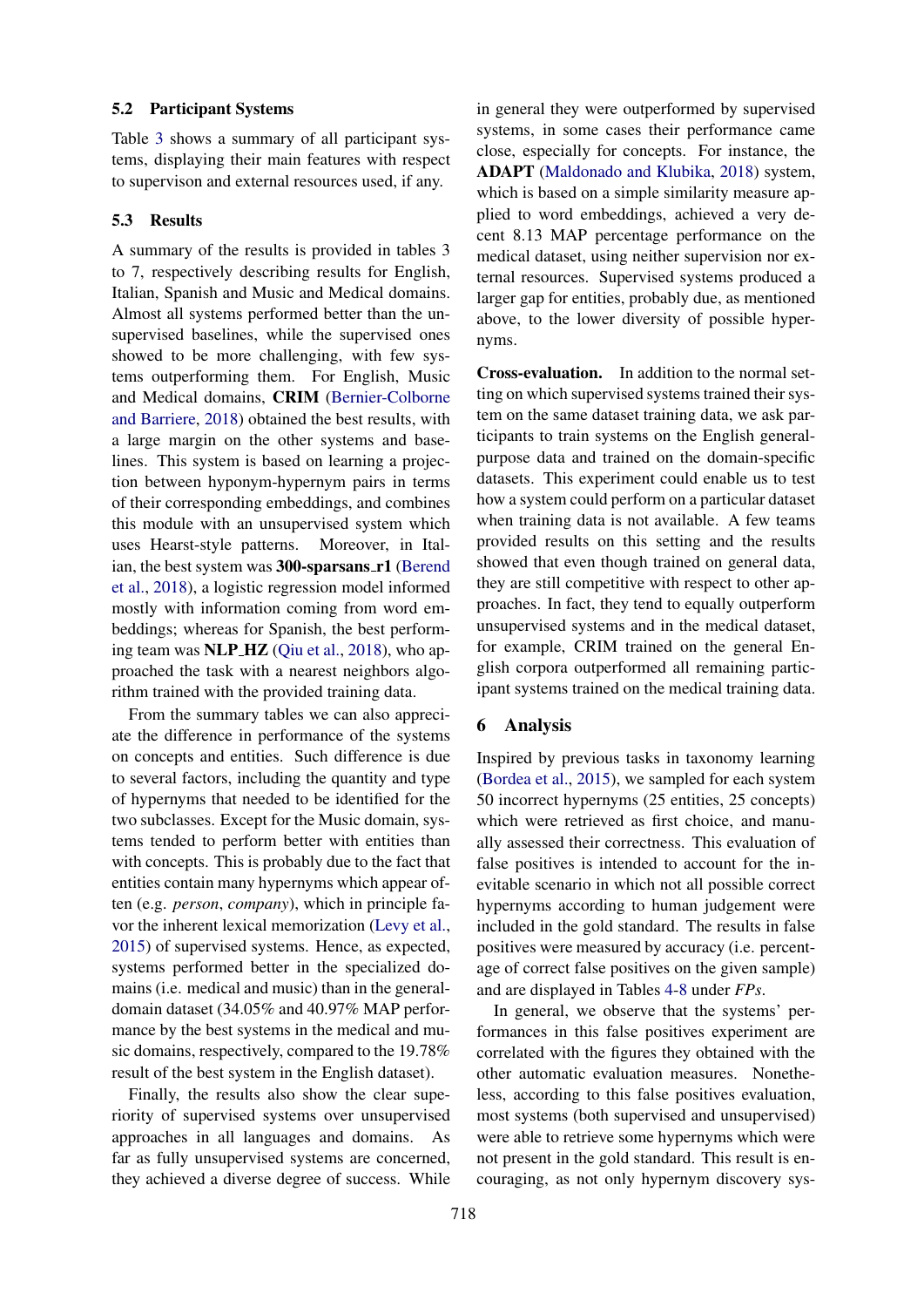|                  | Team Name        | Reference                             | Supervision | <b>External Resources</b> |
|------------------|------------------|---------------------------------------|-------------|---------------------------|
|                  | <b>CRIM</b>      | (Bernier-Colborne and Barriere, 2018) |             |                           |
|                  | MSCG-SANITY      |                                       |             | Microsoft Concept Graph   |
|                  | NLP_HZ           | (Qiu et al., 2018)                    |             |                           |
|                  | 300-sparsans     | (Berend et al., 2018)                 |             |                           |
|                  | <b>SJTU BCMI</b> | (Zhang et al., 2018)                  |             |                           |
| <b>Systems</b>   | <b>UMDuluth</b>  | (Hassan et al., $2018$ )              |             |                           |
|                  | ADAPT            | (Maldonado and Klubika, 2018)         |             |                           |
|                  | Apollo           | (Onofrei et al., 2018)                |             |                           |
|                  | <b>EXPR</b>      | (Issa Alaa Aldine et al., 2018)       |             |                           |
|                  | Team 13          |                                       |             |                           |
|                  | Anu              |                                       |             | WordNet                   |
|                  | vanillaTaxoEmbed | (Espinosa-Anke et al., 2016)          |             |                           |
|                  | <b>MFH</b>       |                                       |             |                           |
| <b>Baselines</b> | APSyn            | (Shwartz et al., 2017)                |             |                           |
|                  | balAPInc         | (Shwartz et al., $2017$ )             |             |                           |
|                  | <b>SLQS</b>      | (Shwartz et al., 2017)                |             |                           |

Table 3: Summary of participating systems and baselines, along with their main features (i.e. with or without supervision, and usage of external resources).

| 1A: English            |            |                 |       |          |                 |            |       |                |            |            |       |                |
|------------------------|------------|-----------------|-------|----------|-----------------|------------|-------|----------------|------------|------------|-------|----------------|
|                        |            | <b>Concepts</b> |       |          | <b>Entities</b> |            |       |                | All        |            |       |                |
|                        | <b>MAP</b> | <b>MRR</b>      | P@5   | FPs      | <b>MAP</b>      | <b>MRR</b> | P@5   | <b>FPs</b>     | <b>MAP</b> | <b>MRR</b> | P@5   | FPs            |
| CRIM_r1                | 16.08      | 30.04           | 15.41 | 20       | 29.21           | 51.82      | 27.74 | 24             | 19.78      | 36.10      | 19.03 | 22             |
| $CRIM_12$              | 15.49      | 29.29           | 14.97 | 24       | 28.63           | 50.55      | 27.65 | 20             | 19.54      | 35.94      | 18.74 | 22             |
| MSCG-SANITY_r1         | 9.36       | 18.9            | 9.38  | 28       | 17.72           | 38.85      | 16.91 | 20             | 11.83      | 24.79      | 11.60 | 24             |
| $vTE*$                 | 6.99       | 16.05           | 6.55  | 36       | 19.22           | 42.39      | 17.92 | 12             | 10.60      | 23.83      | 9.91  | 24             |
| MSCG-SANITY_r2         | 8.66       | 17.24           | 8.76  | 24       | 12.49           | 28.20      | 12.09 | 40             | 9.80       | 20.48      | 9.74  | 32             |
| NLP_HZ                 | 7.17       | 13.13           | 7.11  | 24       | 14.61           | 27.21      | 14.14 | 20             | 9.37       | 17.29      | 9.19  | 22             |
| 300-sparsans_r1        | 6.41       | 13.92           | 6.33  | 24       | 15.02           | 32.61      | 14.10 | 16             | 8.95       | 19.44      | 8.63  | 20             |
| MFH*                   | 4.73       | 12.48           | 4.13  | $\Omega$ | 18.42           | 42.65      | 16.59 | 16             | 8.77       | 21.39      | 7.81  | 8              |
| 300-sparsans_r2        | 5.97       | 12.72           | 5.73  | 20       | 14.78           | 30.62      | 14.21 | 20             | 8.58       | 18.00      | 8.23  | 20             |
| <b>SJTU BCMI</b>       | 3.29       | 5.68            | 3.57  | $\theta$ | 11.70           | 22.19      | 11.67 | 12             | 5.77       | 10.56      | 5.96  | 6              |
| Team 13                | 3.70       | 7.92            | 3.66  | 12       | 0.52            | 1.65       | 0.46  | 20             | 2.77       | 6.07       | 2.72  | 16             |
| Apollo_r2              | 2.72       | 6.05            | 2.76  | 16       | 2.60            | 5.91       | 2.51  | 20             | 2.68       | 6.01       | 2.69  | 18             |
| Apollo_r1              | 1.36       | 3.28            | 1.34  | 16       | 1.48            | 4.05       | 1.31  | 16             | 1.40       | 3.51       | 1.33  | 16             |
| APSyn*                 | 1.73       | 3.69            | 1.74  | 16       | 0.55            | 1.41       | 0.55  | 4              | 1.38       | 3.02       | 1.39  | 10             |
| balAPInc*              | 1.73       | 3.87            | 1.67  | 8        | 0.47            | 1.53       | 0.44  | 4              | 1.36       | 3.18       | 1.30  | 6              |
| SLQS*                  | 0.70       | 1.68            | 0.73  | 4        | 0.37            | 0.92       | 0.33  | 4              | 0.60       | 1.46       | 0.61  | $\overline{4}$ |
| UMDuluth <sub>-C</sub> | 8.13       | 18.93           | 7.53  | 20       |                 |            |       | $\blacksquare$ |            |            |       |                |
| EXPR <sub>_C</sub>     | 4.94       | 11.64           | 4.52  | 16       |                 |            |       |                |            |            |       |                |
| UMDuluth_E             |            |                 |       | ۰        | 3.79            | 9.99       | 3.66  | 28             |            |            |       |                |

Table 4: Results for the English subtask (1A). Baselines are marked with \*, and those system participating only on Concepts or Entities are shown at the bottom and marked with either 'C' or 'E'.

tems can be used to speed up the hypernym discovery process, but they can also provide new hypernyms not considered beforehand.

Unsupervised distributional methods (e.g. the unsupervised baselines) seemed to perform poorly overall, as these systems tended to retrieve similar words which are not necessarily hypernyms. For example, false positives for APSyn and bal-APInc are characterized by a large number of cohyponyms (e.g. *Exodus* and *Genesis*) and syntagmatically related words (e.g. *orange* and *juice*).

As regards the top performing systems, it is worth noting that they often tended to retrieve correct or near-correct hypernyms. The hypernyms that were retrieved on the gold standard were of several kinds: first, some hypernyms were present in the gold standard but normalized differently (for example, for *About.com* the gold standard contained *website* but not *web site* retrieved by CRIM\_r1); second, they retrieved hy-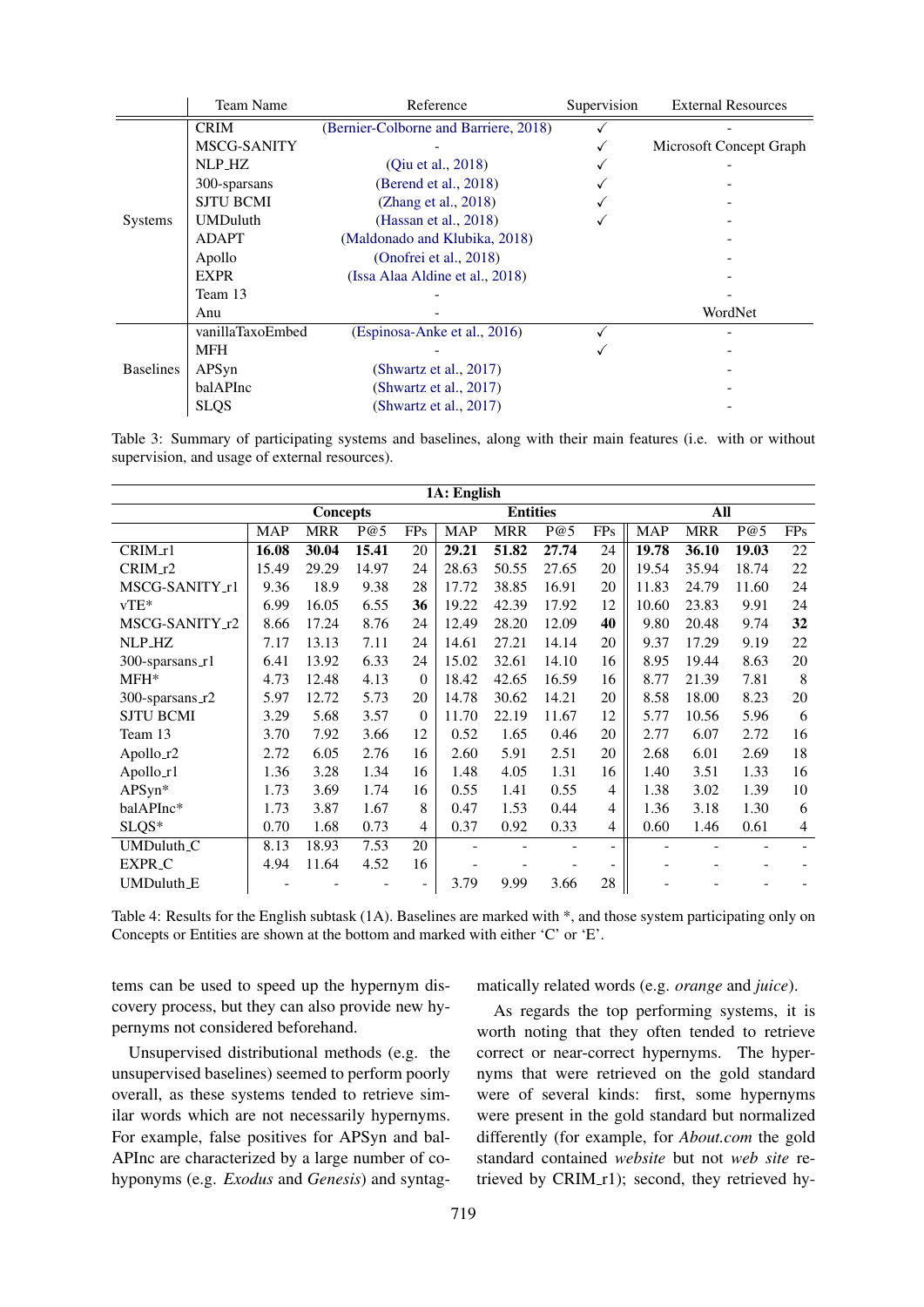| 1B: Italian                |            |                 |      |          |            |                 |       |              |            |            |       |            |  |
|----------------------------|------------|-----------------|------|----------|------------|-----------------|-------|--------------|------------|------------|-------|------------|--|
|                            |            | <b>Concepts</b> |      |          |            | <b>Entities</b> |       |              |            | All        |       |            |  |
|                            | <b>MAP</b> | <b>MRR</b>      | P@5  | FPs      | <b>MAP</b> | <b>MRR</b>      | P@5   | <b>FPs</b>   | <b>MAP</b> | <b>MRR</b> | P@5   | <b>FPs</b> |  |
| $300$ -sparsans_r1         | 8.94       | 18.77           | 8.71 | 12       | 22.56      | 46.34           | 21.79 | 16           | 12.08      | 25.14      | 11.73 | 14         |  |
| NLP_HZ                     | 9.28       | 15.23           | 9.12 | 12       | 18.32      | 32.37           | 18.26 | 28           | 11.37      | 19.19      | 11.23 | 20         |  |
| 300-sparsans $\text{\_r2}$ | 7.32       | 16.02           | 7.31 | 16       | 16.18      | 36.12           | 16.02 | 12           | 9.36       | 19.94      | 9.32  | 14         |  |
| $MFH*$                     | 5.07       | 13.30           | 4.31 | $\Omega$ | 16.71      | 39.56           | 15.18 | 8            | 7.76       | 19.37      | 6.82  | 4          |  |
| $vTE*$                     | 4.85       | 11.09           | 4.62 | 12       | 13.74      | 33.08           | 12.63 | 16           | 6.91       | 16.17      | 6.47  | 14         |  |
| balAPInc*                  | 4.84       | 10.71           | 4.84 | 16       | 0.72       | 1.96            | 0.77  | 4            | 3.89       | 8.69       | 3.90  | 10         |  |
| APSyn*                     | 4.30       | 9.50            | 4.33 | 12       | 1.00       | 2.06            | 1.00  | 4            | 3.54       | 7.56       | 3.56  | 8          |  |
| $SLQS*$                    | 2.02       | 4.02            | 2.07 | 4        | 0.26       | 0.75            | 0.17  | $\mathbf{0}$ | 1.62       | 3.26       | 1.63  | 2          |  |
| Team 13                    | 0.62       | 1.69            | 0.57 | 8        | 0.13       | 0.27            | 0.17  | 8            | 0.51       | 1.36       | 0.48  | 8          |  |

Table 5: Results for the Italian subtask (1B). Baselines are marked with \*.

| 1C: Spanish          |            |                 |       |          |                 |       |       |                |            |            |       |            |  |
|----------------------|------------|-----------------|-------|----------|-----------------|-------|-------|----------------|------------|------------|-------|------------|--|
|                      |            | <b>Concepts</b> |       |          | <b>Entities</b> |       |       |                | All        |            |       |            |  |
|                      | <b>MAP</b> | <b>MRR</b>      | P@5   | FPs      | <b>MAP</b>      | MRR   | P@5   | FPs            | <b>MAP</b> | <b>MRR</b> | P@5   | <b>FPs</b> |  |
| NLP_HZ               | 18.17      | 25.17           | 18.71 | 12       | 23.19           | 33.48 | 23.21 | 24             | 20.04      | 28.27      | 20.39 | 18         |  |
| $300$ -sparsans_r1   | 13.21      | 28.07           | 12.80 | 8        | 25.91           | 53.51 | 24.24 | 4              | 17.94      | 37.56      | 17.06 | 6          |  |
| $300$ -sparsans $r2$ | 11.10      | 22.90           | 11.07 | 20       | 14.92           | 30.87 | 15.14 | 12             | 12.52      | 25.87      | 12.59 | 16         |  |
| $MFH*$               | 8.33       | 17.19           | 8.51  | $\Omega$ | 18.58           | 50.89 | 15.88 | 8              | 12.16      | 29.76      | 11.26 | 4          |  |
| $vTE*$               | 6.08       | 14.32           | 6.01  | 12       | 8.84            | 20.96 | 9.10  | 4              | 7.11       | 16.80      | 7.16  | 8          |  |
| balAPInc*            | 3.52       | 7.99            | 3.62  | $\Omega$ | 0.59            | 1.39  | 0.55  | $\theta$       | 2.43       | 5.53       | 2.48  | $\theta$   |  |
| APSyn*               | 3.28       | 6.76            | 3.29  | 8        | 0.74            | 1.71  | 0.79  | $\overline{0}$ | 2.33       | 4.88       | 2.35  | 4          |  |
| Team 13              | 2.57       | 6.08            | 2.06  | 12       | 0.06            | 0.13  | 0.05  | 4              | 1.63       | 4.31       | 1.65  | 8          |  |
| $SLQS*$              | 1.21       | 2.27            | 1.14  | $\Omega$ | 0.37            | 0.89  | 0.32  | $\theta$       | 0.90       | 1.75       | 0.83  | $\Omega$   |  |

Table 6: Results for the Spanish subtask (1C). Baselines are marked with \*.

| 2B: Music             |            |                 |       |                |                 |            |       |                  |            |            |       |                |
|-----------------------|------------|-----------------|-------|----------------|-----------------|------------|-------|------------------|------------|------------|-------|----------------|
|                       |            | <b>Concepts</b> |       |                | <b>Entities</b> |            |       |                  | All        |            |       |                |
|                       | <b>MAP</b> | <b>MRR</b>      | P@5   | <b>FPs</b>     | <b>MAP</b>      | <b>MRR</b> | P@5   | <b>FPs</b>       | <b>MAP</b> | <b>MRR</b> | P@5   | <b>FPs</b>     |
| $CRIM_1$              | 43.38      | 63.79           | 43.87 | 24             | 38.42           | 55.54      | 38.76 | 12               | 40.97      | 60.93      | 41.31 | 16             |
| $CRIM_12$             | 41.98      | 63.07           | 42.32 | 20             | 34.59           | 51.08      | 35.80 | 8                | 40.88      | 60.18      | 41.58 | 16             |
| $MFH*$                | 33.56      | 56.82           | 35.22 | $\Omega$       | 32.72           | 38.03      | 37.11 | $\theta$         | 33.32      | 51.48      | 35.76 | $\overline{0}$ |
| 300-sparsans_r1       | 23.52      | 39.26           | 22.66 | 16             | 44.71           | 64.53      | 44.48 | 20               | 29.54      | 46.43      | 28.86 | 18             |
| <b>CRIM_CE</b>        | 24.62      | 42.92           | 25.46 | 8              | 11.93           | 24.03      | 12.24 | 16               | 21.20      | 37.55      | 21.70 | 12             |
| 300-sparsans_r2       | 12.49      | 27.33           | 12.79 | 20             | 35.72           | 60.35      | 38.63 | 4                | 19.08      | 36.71      | 20.13 | 12             |
| $vTE*$                | 11.53      | 35.78           | 10.28 | 12             | 16.67           | 48.39      | 17.77 | 20               | 12.99      | 39.36      | 12.41 | 16             |
| Anu                   | 10.68      | 27.13           | 10.84 | 32             | 3.43            | 7.19       | 3.90  | 8                | 8.62       | 21.47      | 8.87  | 20             |
| $vTE^*$ <sub>CE</sub> | 6.31       | 16.54           | 6.81  | 4              | 13.37           | 33.58      | 14.87 | 4                | 3.51       | 9.79       | 3.62  | $\overline{4}$ |
| <b>SJTU BCMI</b>      | 5.16       | 9.84            | 5.41  | 4              | 6.30            | 11.57      | 6.67  | 4                | 4.71       | 9.15       | 4.91  | $\overline{4}$ |
| Team 13               | 4.83       | 14.33           | 4.51  | 12             | 2.82            | 7.92       | 3     | 8                | 5.62       | 16.87      | 5.11  | 16             |
| <b>ADAPT</b>          | 1.88       | 5.34            | 1.89  | $\overline{c}$ | 0.00            | 0.00       | 0.00  | $\boldsymbol{0}$ | 2.63       | 7.46       | 2.64  | $\overline{4}$ |
| balAPInc*             | 1.44       | 3.65            | 1.58  | 4              | 0.15            | 0.23       | 0.14  | $\boldsymbol{0}$ | 1.95       | 5.01       | 2.15  | $\overline{2}$ |
| $APSyn*$              | 1.13       | 2.55            | 1.30  | 8              | 0.15            | 0.23       | 0.18  | 4                | 1.51       | 3.47       | 1.74  | 6              |
| SLQS*                 | 0.64       | 1.25            | 0.65  | $\theta$       | 0.11            | 0.14       |       | $\boldsymbol{0}$ | 0.86       | 1.69       | 0.85  | $\theta$       |

Table 7: Results for the Music subtask (2B). Baselines are marked with \*.

pernyms which were either more or less finegrained than the gold standard hypernyms (e.g. the list of gold hypernyms for *downfall* includes *natural phenomenon* but not *storm*, discovered by some supervised systems); third, some systems were able to retrieve hypernyms which correspond to another hyponym's sense not captured in the gold standard (e.g. *facultad* in Spanish can be either an educational institution or a virtue/ability, the latter not being captured by the gold standard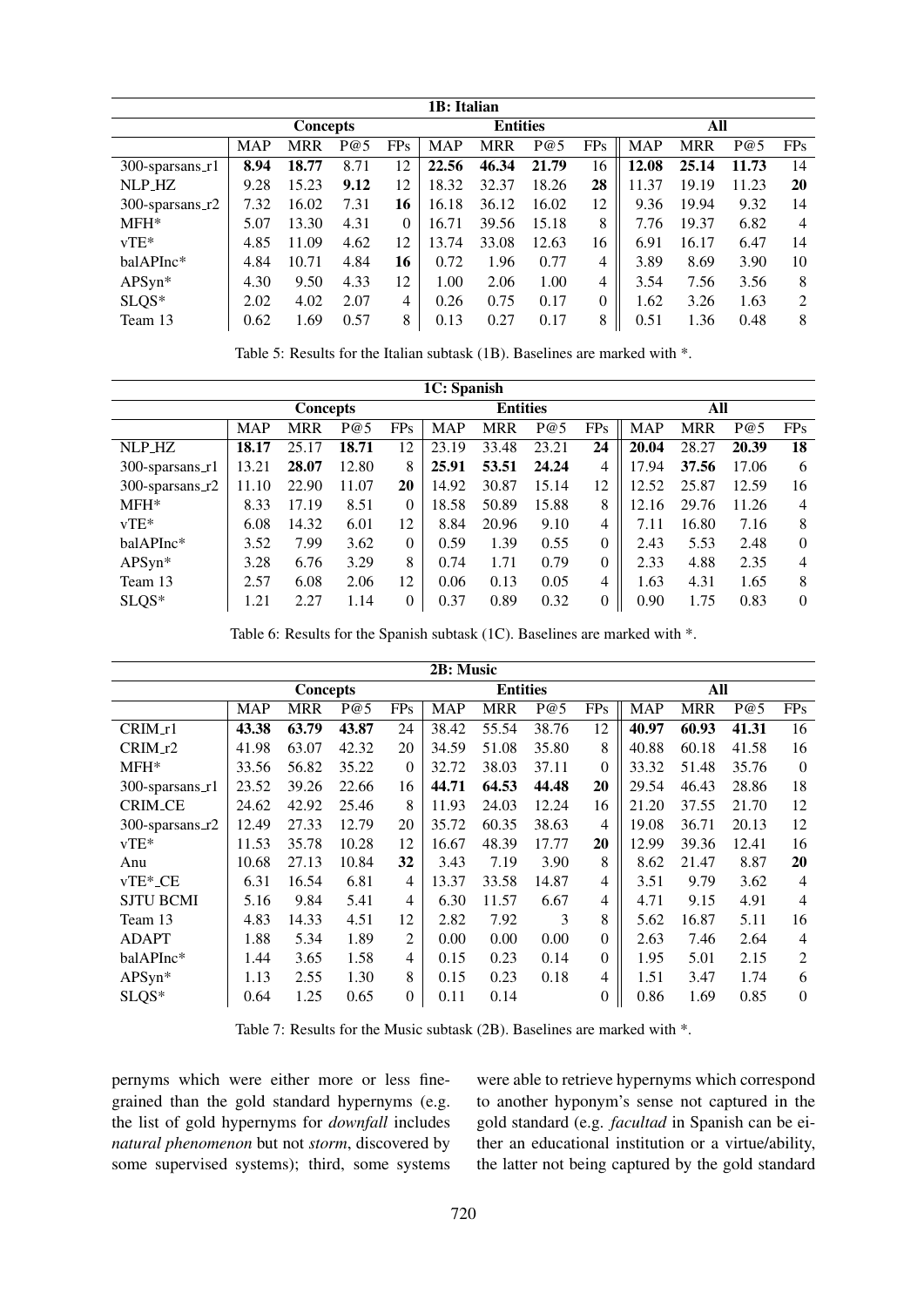| 2A: Medical        |            |            |       |            |  |  |  |  |  |  |  |  |
|--------------------|------------|------------|-------|------------|--|--|--|--|--|--|--|--|
|                    | <b>MAP</b> | <b>MRR</b> | P@5   | <b>FPs</b> |  |  |  |  |  |  |  |  |
| $CRIM_1$           | 34.05      | 54.64      | 36.77 | 20         |  |  |  |  |  |  |  |  |
| CRIM_r2            | 31.54      | 46.19      | 35.49 | 12         |  |  |  |  |  |  |  |  |
| $MFH*$             | 28.93      | 35.80      | 34.20 | 4          |  |  |  |  |  |  |  |  |
| <b>CRIM_CE</b>     | 27.18      | 49.51      | 29.10 | 12         |  |  |  |  |  |  |  |  |
| $300$ -sparsans_r1 | 20.75      | 40.60      | 21.43 | 16         |  |  |  |  |  |  |  |  |
| $vTE*$             | 18.84      | 41.07      | 20.71 | 12         |  |  |  |  |  |  |  |  |
| 300-sparsans_r2    | 14.96      | 32.18      | 15.81 | 12         |  |  |  |  |  |  |  |  |
| <b>EXPR_C</b>      | 13.77      | 40.76      | 12.76 | 40         |  |  |  |  |  |  |  |  |
| <b>SJTU BCMI</b>   | 11.69      | 25.95      | 11.69 | 12         |  |  |  |  |  |  |  |  |
| vTE*_CE            | 11.66      | 23.83      | 12.64 | 32         |  |  |  |  |  |  |  |  |
| <b>ADAPT</b>       | 8.13       | 20.56      | 8.32  | 20         |  |  |  |  |  |  |  |  |
| Anu                | 7.05       | 17.51      | 7.29  | 32         |  |  |  |  |  |  |  |  |
| Team 13            | 2.55       | 7.19       | 2.52  | 8          |  |  |  |  |  |  |  |  |
| <b>EXPR_C_CE</b>   | 1.36       | 3.70       | 1.42  | 12         |  |  |  |  |  |  |  |  |
| balAPInc*          | 0.91       | 2.10       | 1.08  | $\theta$   |  |  |  |  |  |  |  |  |
| APSyn*             | 0.65       | 1.43       | 0.72  | 4          |  |  |  |  |  |  |  |  |
| SLQS*              | 0.29       | 0.66       | 0.33  | 0          |  |  |  |  |  |  |  |  |

Table 8: Results for the Medical subtask (2A). Baselines are marked with \* and *cross evaluation* systems are followed by '\_CE'.

but retrieved by the 300-sparsans\_r2 system). Perhaps surprisingly, this latter case also extends to baselines such as MFH: in fact, many named entities have very skewed sense distributions, with less popular senses corresponding to people, cities, or companies often unbeknownst to most human annotators.<sup>17</sup> In addition to these three common patterns, there are also other correct false positives which do not clearly correspond to any of these three.

# 7 Conclusion

In this paper we have presented the SemEval 2018 task on *Hypernym Discovery*. We provided a large, reliable framework to evaluate hypernym discovery system in various languages (English, Italian, and Spanish) and domains (medical and music). This evaluation framework aims at going beyond the common practice of seeing hypernymy detection as a binary classification task, and provides a more challenging setting, inherently closer to how the task should be modeled within downstream applications. We hope this framework will contribute to the development of hypernym discovery systems in several languages and, more generally, to a wider understanding of hypernymy from a computational perspective.

As far as the results are concerned, this newlyproposed task proved to be challenging for all participating systems, leaving considerable room for improvement. It is clear from the figures that supervised systems perform considerably better than unsupervised systems. This might suggests that, given a well-defined downstream task, it could be more valuable to annotate hypernyms manually or semi-automatically (whenever possible) and then train a supervised system, than proposing unsupervised solutions with suboptimal performances. On the other hand, it is also noteworthy that the best system across three of the subtasks (i.e. CRIM) combined a supervised neural network architecture with the output of an unsupervised system using Hearst-style patterns (Hearst, 1992).

# Acknowledgements

The authors gratefully acknowledge the economic support in the construction of the datasets from the Maria de Maeztu-UPF Grant provided to Horacio Saggion, Luis Espinosa-Anke and Sergio Oramas; Google Research through the Google Doctoral Fellowship in Natural Language Processing to Jose Camacho-Collados; and Bar-Ilan University through Vered Shwartz. This work is partially supported by the TUNER project (TIN2015- 65308-C5-5-R, MINECO/FEDER, UE), Spanish Ministry of Economy and Competitiveness.

We would also like to thank the task participants who provided helpful inputs to improve the task through their comments in the Google Group.

## **References**

- Marco Baroni, Raffaella Bernardi, Ngoc-Quynh Do, and Chung-chieh Shan. 2012. Entailment above the word level in distributional semantics. In *Proceedings of EACL*, pages 23–32.
- Marco Baroni, Silvia Bernardini, Adriano Ferraresi, and Eros Zanchetta. 2009. The wacky wide web: a collection of very large linguistically processed web-crawled corpora. *Language resources and evaluation*, 43(3):209–226.
- Marco Baroni and Alessandro Lenci. 2011. How we blessed distributional semantic evaluation. In *Proceedings of the GEMS 2011 Workshop on GEometrical Models of Natural Language Semantics*, pages 1–10. Association for Computational Linguistics.
- Gbor Berend, Mrton Makrai, and Pter Fldik. 2018. 300-sparsans at semeval-2018 task 9: Hypernymy

<sup>17</sup>As an example, *Cervantes* is universally known as the famous Spanish writer who authored '*Don Quixote*', but the word might also refer to a town in Western Australia.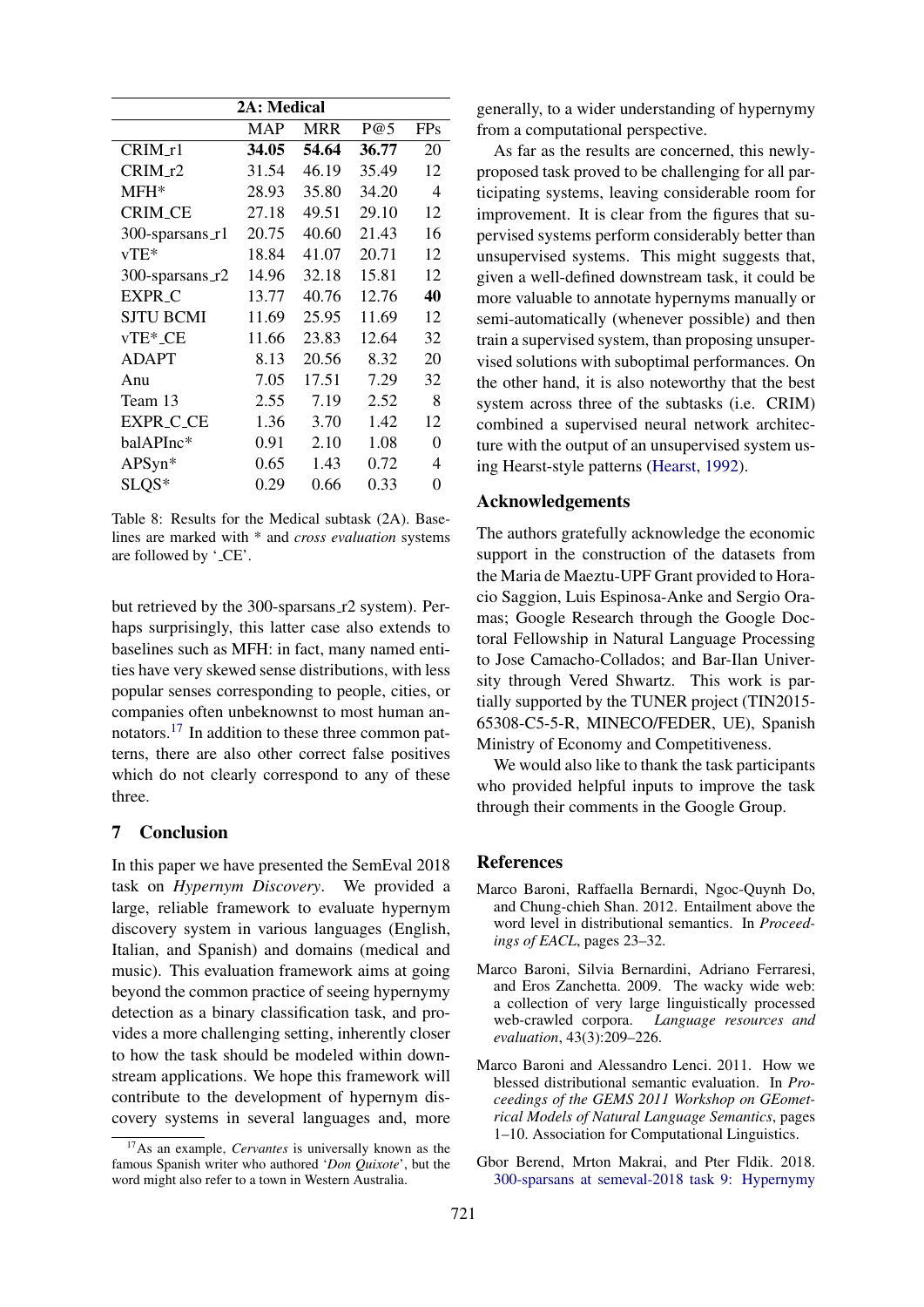as interaction of sparse attributes. In *Proceedings of The 12th International Workshop on Semantic Evaluation*, pages 925–931, New Orleans, Louisiana. Association for Computational Linguistics.

- Gabriel Bernier-Colborne and Caroline Barriere. 2018. Crim at semeval-2018 task 9: A hybrid approach to hypernym discovery. In *Proceedings of The 12th International Workshop on Semantic Evaluation*, pages 722–728, New Orleans, Louisiana. Association for Computational Linguistics.
- Guido Boella and Luigi Di Caro. 2013. Supervised learning of syntactic contexts for uncovering definitions and extracting hypernym relations in text databases. In *Machine learning and knowledge discovery in databases*, pages 64–79. Springer.
- Gemma Boleda, Abhijeet Gupta, and Sebastian Pado. ´ 2017. Instances and concepts in distributional space. In *Proceedings of EACL (2)*, Valencia, Spain. Association for Computational Linguistics.
- Georgeta Bordea, Paul Buitelaar, Stefano Faralli, and Roberto Navigli. 2015. Semeval-2015 task 17: Taxonomy extraction evaluation (texeval). In *Proceedings of the SemEval workshop*.
- Georgeta Bordea, Els Lefever, and Paul Buitelaar. 2016. Semeval-2016 task 13: Taxonomy extraction evaluation (texeval-2). In *SemEval-2016*, pages 1081–1091. Association for Computational Linguistics.
- Jose Camacho-Collados. 2017. Why we have switched from building full-fledged taxonomies to simply detecting hypernymy relations. *arXiv preprint arXiv:1703.04178*.
- Jose Camacho-Collados and Roberto Navigli. 2017. BabelDomains: Large-Scale Domain Labeling of Lexical Resources. In *Proceedings of EACL (2)*, Valencia, Spain.
- Cristian Cardellino. 2016. Spanish Billion Words Corpus and Embeddings.
- Luis Espinosa-Anke, Jose Camacho-Collados, Claudio Delli Bovi, and Horacio Saggion. 2016. Supervised distributional hypernym discovery via domain adaptation. In *Proceedings of EMNLP*, pages 424–435.
- Tiziano Flati, Daniele Vannella, Tommaso Pasini, and Roberto Navigli. 2016. MultiWiBi: the Multilingual Wikipedia Bitaxonomy Project. *Artificial Intelligence*.
- Ruiji Fu, Jiang Guo, Bing Qin, Wanxiang Che, Haifeng Wang, and Ting Liu. 2014. Learning semantic hierarchies via word embeddings. In *Proceedings of ACL*.
- Amit Gupta, Francesco Piccinno, Mikhail Kozhevnikov, Marius Pasca, and Daniele Pighin. 2016. Revisiting taxonomy induction over wikipedia. In *Proceedings of COLING 2016, the*

*26th International Conference on Computational Linguistics: Technical Papers*, pages 2300–2309, Osaka, Japan.

- Lushan Han, Abhay L Kashyap, Tim Finin, James Mayfield, and Jonathan Weese. 2013. Umbc ebiquity-core: semantic textual similarity systems. In *Second Joint Conference on Lexical and Computational Semantics (\* SEM), Volume 1: Proceedings of the Main Conference and the Shared Task: Semantic Textual Similarity*, volume 1, pages 44–52.
- Arshia Zernab Hassan, Manikya Swathi Vallabhajosyula, and Ted Pedersen. 2018. Umduluth-cs8761 at semeval-2018 task 9: Hypernym discovery using hearst patterns, co-occurrence frequencies and word embeddings. In *Proceedings of The 12th International Workshop on Semantic Evaluation*, pages 911–915, New Orleans, Louisiana. Association for Computational Linguistics.
- Marti A Hearst. 1992. Automatic acquisition of hyponyms from large text corpora. In *Proceedings of the 14th conference on Computational linguistics*, pages 539–545.
- Johannes Hoffart, Dragan Milchevski, and Gerhard Weikum. 2014. Stics: searching with strings, things, and cats. In *Proceedings of the 37th international ACM SIGIR conference on Research & development in information retrieval*, pages 1247–1248. ACM.
- Ahmad Issa Alaa Aldine, Mounira Harzallah, Giuseppe Berio, Nicolas Bchet, and Ahmad Faour. 2018. Expr at semeval-2018 task 9: A combined approach for hypernym discovery. In *Proceedings of The 12th International Workshop on Semantic Evaluation*, pages 916–920, New Orleans, Louisiana. Association for Computational Linguistics.
- Lili Kotlerman, Ido Dagan, Idan Szpektor, and Maayan Zhitomirsky-Geffet. 2010. Directional distributional similarity for lexical inference. *Natural Language Engineering*, 16(04):359–389.
- Omer Levy, Steffen Remus, Chris Biemann, Ido Dagan, and Israel Ramat-Gan. 2015. Do supervised distributional methods really learn lexical inference relations? In *Proceedings of NAACL 2015*, Denver, Colorado, USA.
- Alfredo Maldonado and Filip Klubika. 2018. Adapt at semeval-2018 task 9: Skip-gram word embeddings for unsupervised hypernym discovery in specialised corpora. In *Proceedings of The 12th International Workshop on Semantic Evaluation*, pages 921–924, New Orleans, Louisiana. Association for Computational Linguistics.
- Tomas Mikolov, Quoc V Le, and Ilya Sutskever. 2013. Exploiting similarities among languages for machine translation. *arXiv preprint arXiv:1309.4168*.
- George A Miller. 1995. Wordnet: a lexical database for english. *Communications of the ACM*, 38(11):39– 41.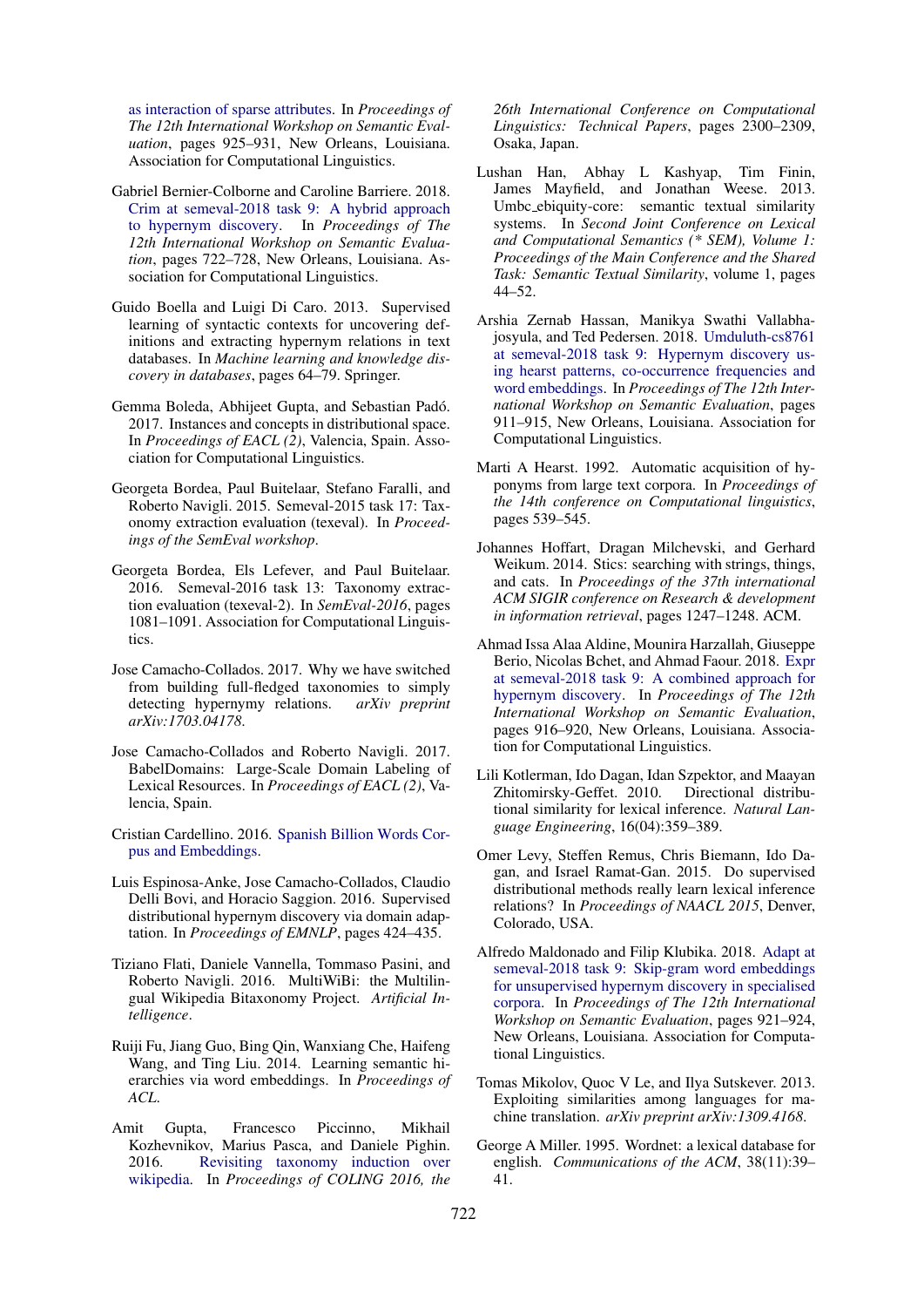- Roberto Navigli and Simone Paolo Ponzetto. 2012. BabelNet: The automatic construction, evaluation and application of a wide-coverage multilingual semantic network. *Artificial Intelligence*, 193:217– 250.
- Roberto Navigli and Paola Velardi. 2010. Learning word-class lattices for definition and hypernym extraction. In *ACL*, pages 1318–1327.
- Kim Anh Nguyen, Maximilian Köper, Sabine Schulte im Walde, and Ngoc Thang Vu. 2017. Hierarchical embeddings for hypernymy detection and directionality. In *Proceedings of the 2017 Conference on Empirical Methods in Natural Language Processing*, pages 233–243, Copenhagen, Denmark.
- Mihaela Onofrei, Ionut Hulub, Diana Trandabat, and Daniela Gifu. 2018. Apollo at semeval-2018 task 9: Detecting hypernymy relations using syntactic dependencies. In *Proceedings of The 12th International Workshop on Semantic Evaluation*, pages 895–899, New Orleans, Louisiana. Association for Computational Linguistics.
- Sergio Oramas, Luis Espinosa-Anke, Mohamed Sordo, Horacio Saggion, and Xavier Serra. 2016. Elmd: An automatically generated entity linking gold standard dataset in the music domain. In *Proceedings of the 10th International Conference on Language Resources and Evaluation (LREC 2016)*. European Language Resources Association.
- Sergio Oramas, Oriol Nieto, Francesco Barbieri, and Xavier Serra. 2017. Multi-label music genre classification from audio, text, and images using deep features. In *Proceedings of the 18th International Society of Music Information Retrieval Conference (ISMIR 2017)*.
- Ellie Pavlick and Marius Pasca. 2017. Identifying 1950s american jazz musicians: Fine-grained isa extraction via modifier composition. In *Proceedings of the 55th Annual Meeting of the Association for Computational Linguistics (Volume 1: Long Papers)*, pages 2099–2109. Association for Computational Linguistics.
- Simone Paolo Ponzetto and Michael Strube. 2007. Deriving a large scale taxonomy from wikipedia. In *AAAI*, volume 7, pages 1440–1445.
- John Prager, Jennifer Chu-Carroll, Eric W Brown, and Krzysztof Czuba. 2008. Question answering by predictive annotation. In *Advances in Open Domain Question Answering*, pages 307–347. Springer.
- Wei Qiu, Mosha Chen, Linlin Li, and Luo Si. 2018. Nlp hz at semeval-2018 task 9: a nearest neighbor approach. In *Proceedings of The 12th International Workshop on Semantic Evaluation*, pages 906–910, New Orleans, Louisiana. Association for Computational Linguistics.
- Sara Rodríguez-Fernández, Luis Espinosa Anke, Roberto Carlini, and Leo Wanner. 2016. Semanticsdriven recognition of collocations using word embeddings. In *Proceedings of the 54th Annual Meeting of the Association for Computational Linguistics (Volume 2: Short Papers)*, volume 2, pages 499–505.
- Stephen Roller and Katrin Erk. 2016. Relations such as hypernymy: Identifying and exploiting hearst patterns in distributional vectors for lexical entailment. In *Proceedings of EMNLP*, pages 2163–2172, Austin, Texas.
- Stephen Roller, Katrin Erk, and Gemma Boleda. 2014. Inclusive yet selective: Supervised distributional hypernymy detection. In *Proceedings of COLING 2014*, Dublin, Ireland.
- V. Ivan Sanchez Carmona and Sebastian Riedel. 2017. How Well Can We Predict Hypernyms from Word Embeddings? A Dataset-Centric Analysis. In *Proceedings of EACL (short)*, pages 401–407.
- Enrico Santus, Alessandro Lenci, Tin-Shing Chiu, Qin Lu, and Chu-Ren Huang. 2016a. Nine features in a random forest to learn taxonomical semantic relations. *arXiv preprint arXiv:1603.08702*.
- Enrico Santus, Alessandro Lenci, Tin-Shing Chiu, Qin Lu, and Chu-Ren Huang. 2016b. Unsupervised measure of word similarity: How to outperform cooccurrence and vector cosine in vsms. In *Thirtieth AAAI Conference on Artificial Intelligence*, pages 4260–4261.
- Enrico Santus, Alessandro Lenci, Qin Lu, and Sabine Schulte im Walde. 2014. Chasing hypernyms in vector spaces with entropy. In *Proceedings of the 14th Conference of the European Chapter of the Association for Computational Linguistics, volume 2: Short Papers*, pages 38–42. Association for Computational Linguistics.
- Vered Shwartz, Yoav Goldberg, and Ido Dagan. 2016. Improving hypernymy detection with an integrated path-based and distributional method. In *Proceedings of ACL*, Berlin, Germany.
- Vered Shwartz, Enrico Santus, and Dominik Schlechtweg. 2017. Hypernyms under siege: Linguistically-motivated artillery for hypernymy detection. In *Proceedings of EACL*, Valencia, Spain. Association for Computational Linguistics.
- Rion Snow, Daniel Jurafsky, and Andrew Y Ng. 2004. Learning syntactic patterns for automatic hypernym discovery. *Advances in Neural Information Processing Systems 17*.
- Kent A Spackman, Keith E Campbell, and Roger A Côté. 1997. Snomed rt: a reference terminology for health care. In *Proceedings of the AMIA annual fall symposium*, page 640. American Medical Informatics Association.